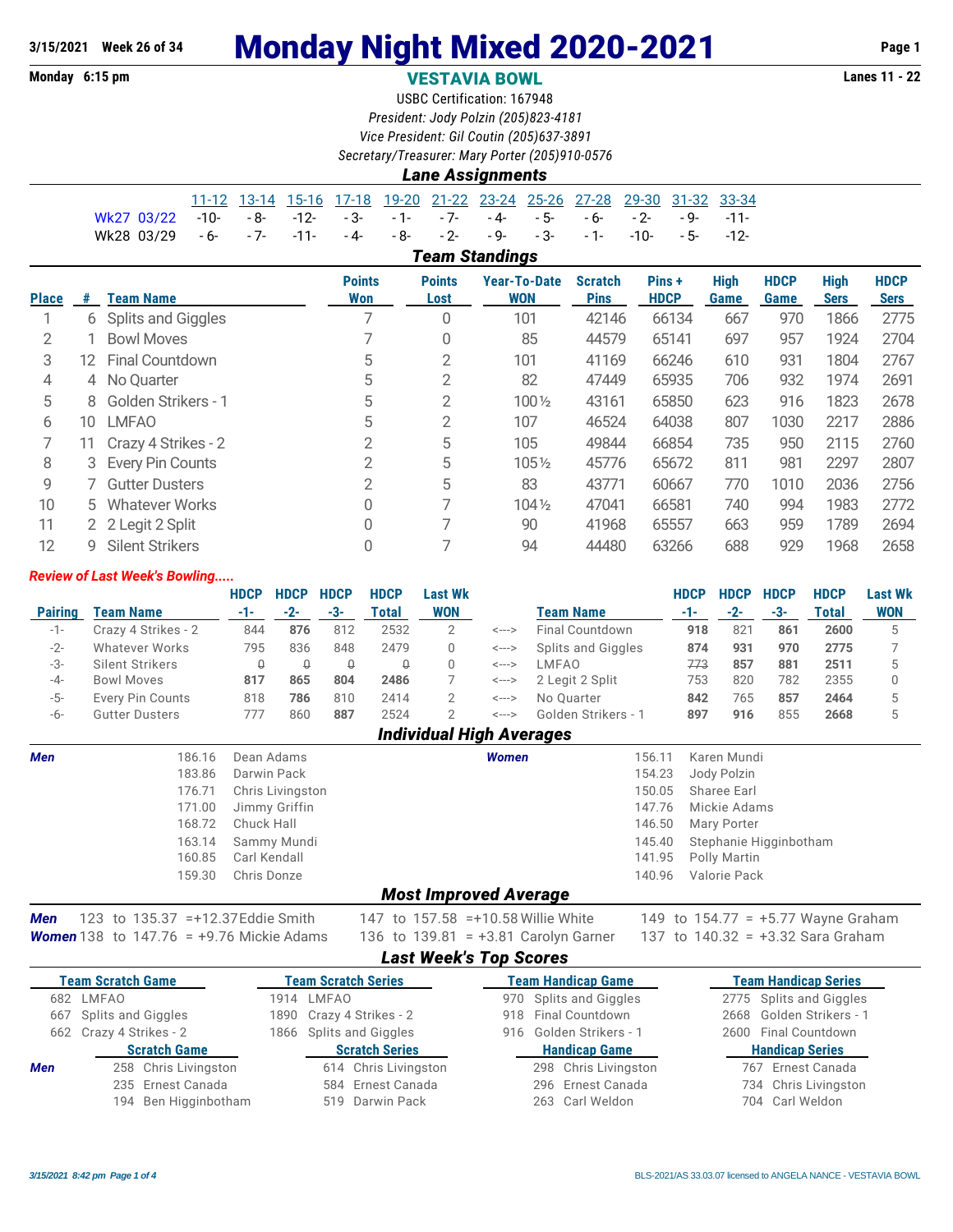## **3/15/2021 Week 26 of 34 Monday Night Mixed 2020-2021 Page 2**

## **Monday 6:15 pm VESTAVIA BOWL Lanes 11 - 22**

## *Last Week's Top Scores - Continued*

*Season High Scores*

- -
- 
- *Women* 190 Karen Mundi 497 Mickie Adams 252 Mary Porter 695 Mickie Adams Mary Porter 480 Karen Mundi 252 Andreia Livingston 692 Andreia Livingston Mickie Adams 462 Mary Porter 248 Diana Smith 683 Diana Smith

 Karen Mundi Mickie Adams

- 
- 
- 

|       | <b>Team Scratch Game</b>                     |      |                   | <b>Team Scratch Series</b>              |            |            | <b>Team Handicap Game</b>             | <b>Team Handicap Series</b> |                                       |  |  |  |
|-------|----------------------------------------------|------|-------------------|-----------------------------------------|------------|------------|---------------------------------------|-----------------------------|---------------------------------------|--|--|--|
|       | 811 Every Pin Counts                         |      |                   | 2297 Every Pin Counts                   | 1030 LMFAO |            |                                       |                             | 2886 LMFAO                            |  |  |  |
| 807   | LMFAO                                        |      | 2217 LMFAO        |                                         | 1010       |            | <b>Gutter Dusters</b>                 |                             | 2807 Every Pin Counts                 |  |  |  |
| 770   | <b>Gutter Dusters</b>                        | 2115 |                   | Crazy 4 Strikes - 2                     | 994        |            | <b>Whatever Works</b>                 | 2775                        | Splits and Giggles                    |  |  |  |
| 740   | <b>Whatever Works</b>                        | 2036 |                   | <b>Gutter Dusters</b>                   | 981        |            | Every Pin Counts                      |                             | 2772 Whatever Works                   |  |  |  |
| 735   | Crazy 4 Strikes - 2                          | 1983 |                   | <b>Whatever Works</b>                   |            |            | 970 Splits and Giggles                | 2767                        | <b>Final Countdown</b>                |  |  |  |
| 706   | No Quarter                                   | 1974 | No Quarter        |                                         | 959        |            | 2 Legit 2 Split                       | 2760                        | Crazy 4 Strikes - 2                   |  |  |  |
| 697   | <b>Bowl Moves</b>                            | 1968 |                   | Silent Strikers                         | 957        |            | <b>Bowl Moves</b>                     | 2756                        | <b>Gutter Dusters</b>                 |  |  |  |
| 688   | Silent Strikers                              | 1924 | <b>Bowl Moves</b> |                                         | 950        |            | Crazy 4 Strikes - 2                   | 2704                        | <b>Bowl Moves</b>                     |  |  |  |
| 667   | Splits and Giggles                           | 1866 |                   | Splits and Giggles                      | 932        |            | No Quarter                            | 2694                        | 2 Legit 2 Split                       |  |  |  |
| 663   | 2 Legit 2 Split                              | 1823 |                   | Golden Strikers - 1                     | 931        |            | Final Countdown                       | 2691                        | No Quarter                            |  |  |  |
| 623   | Golden Strikers - 1                          | 1804 |                   | <b>Final Countdown</b>                  | 929        |            | Silent Strikers                       | 2678                        | Golden Strikers - 1                   |  |  |  |
| 610   | <b>Final Countdown</b>                       | 1789 | 2 Legit 2 Split   |                                         | 916        |            | Golden Strikers - 1                   |                             | 2658 Silent Strikers                  |  |  |  |
|       | <b>Scratch Game</b>                          |      |                   | <b>Scratch Series</b>                   |            |            | <b>Handicap Game</b>                  |                             | <b>Handicap Series</b>                |  |  |  |
| Men   | 269 JR Gunn                                  |      |                   | 660 Darwin Pack                         |            |            | 327 JR Gunn                           |                             | 782 JR Gunn                           |  |  |  |
|       | 269 Dean Adams                               |      | 659               | Dean Adams                              |            |            | 315 John Clark                        |                             | 770 Willie White                      |  |  |  |
|       | 265 Jimmy Griffin                            |      | 618               | Jimmy Griffin                           |            |            | 312 Jimmy Griffin                     |                             | 767 Ernest Canada                     |  |  |  |
|       | 258 Chris Livingston                         |      | 618               | Chris Livingston                        |            |            | 298 Chris Livingston                  |                             | 767 Chuck Hall                        |  |  |  |
|       | 258<br>Darwin Pack                           |      | 611               | Chuck Hall                              |            |            | 297 Vernon Smith                      | 759                         | Darwin Pack                           |  |  |  |
|       | John Clark<br>247                            |      | 608               | JR Gunn                                 |            | 296        | Ernest Canada                         |                             | 755 Sammy Mundi                       |  |  |  |
|       | 235 Ernest Canada                            |      | 593               | Sammy Mundi                             |            |            | 294 Dean Adams                        |                             | 752 Floyd Cox                         |  |  |  |
|       | 235 Chris Donze                              |      | 584               | Ernest Canada                           |            | 291        | Darwin Pack                           | 751                         | John Clark                            |  |  |  |
|       | 234 Sammy Mundi                              |      | 575               | Willie White                            |            | 291        | Chris Donze                           |                             | 747 Jimmy Griffin                     |  |  |  |
|       | 234 Chuck Hall                               |      | 572               | Ben Higginbotham                        |            | 289        | Jack Porter                           |                             | 747 Chris Donze                       |  |  |  |
|       | 232 Willie White                             |      |                   | 572 Chris Donze                         |            | 288        | Sammy Mundi                           |                             | 746 Pat Caddell                       |  |  |  |
|       | 230 Vernon Smith                             |      | 571               | Carl Kendall                            |            | 287        | Willie White                          |                             | 746 Chris Livingston                  |  |  |  |
|       | 228 Ben Higginbotham                         |      | 565               | John Clark                              |            | 286        | Chuck Hall                            |                             | 743 Dean Adams                        |  |  |  |
|       | 225 Jack Porter                              |      | 560               | Floyd Cox                               |            |            | 286 Floyd Cox                         | 741                         | Jack Porter                           |  |  |  |
|       | 222 Carl Kendall                             |      | 550               | Wayne Graham                            |            |            | 282 Ben Higginbotham                  |                             | 740 Vernon Smith                      |  |  |  |
|       | 222 Floyd Cox                                |      | 549               | Jack Porter                             |            | 279        | Pat Caddell                           |                             | 739 Wayne Graham                      |  |  |  |
|       | 219 Wayne Graham                             |      | 547               | <b>Gil Coutin</b>                       |            | 279        | Carl Kendall                          |                             | 736 Gil Coutin                        |  |  |  |
|       | Jamie Raco<br>213                            |      |                   |                                         |            |            | 278 Wayne Graham                      |                             | 733 Carl Kendall                      |  |  |  |
|       | 204 Gil Coutin                               |      |                   |                                         |            |            |                                       |                             |                                       |  |  |  |
|       | 202 Pat Caddell                              |      |                   |                                         |            |            |                                       |                             |                                       |  |  |  |
|       |                                              |      |                   |                                         |            |            |                                       |                             |                                       |  |  |  |
| Women | Mary Porter<br>211                           |      |                   | 537 Jody Polzin                         |            |            | 278 Mary Laughlin<br>Mary Porter      |                             | 750 Valorie Pack                      |  |  |  |
|       | 209<br>Sharee Earl<br>Jody Polzin<br>204     |      |                   | 534 Valorie Pack<br>522 Karen Mundi     |            | 277<br>274 | Sara Graham                           |                             | 743 Mary Laughlin<br>724 Polly Martin |  |  |  |
|       | Sara Graham<br>200                           |      |                   | Sharee Earl                             |            | 273        | Sharee Earl                           |                             | 714 Lisa Raco                         |  |  |  |
|       | 198 Lisa Raco                                |      | 501<br>499        |                                         |            |            | 270 Lisa Raco                         |                             |                                       |  |  |  |
|       |                                              |      |                   | Mary Porter                             |            |            | 267 Polly Martin                      |                             | 708 Phyllis Rowser                    |  |  |  |
|       | 194 Valorie Pack<br>193 Polly Martin         |      | 498               | Polly Martin<br>498 Lisa Raco           |            |            | 266 Valorie Pack                      |                             | 705 Jody Polzin<br>701 Kim Livingston |  |  |  |
|       | 193 Mary Laughlin                            |      | 497               | Mickie Adams                            |            |            | 265 Kim Livingston                    |                             | 700 Linda Graham                      |  |  |  |
|       | Karen Mundi<br>191                           |      | 496               |                                         |            | 263        | <b>Phyllis Rowser</b>                 | 698                         | Sara Graham                           |  |  |  |
|       | 188<br><b>Phyllis Rowser</b>                 |      |                   | Stephanie Higginbotham<br>Mary Laughlin |            |            | 262 Jody Polzin                       | 697                         | Stephanie Higginbotha                 |  |  |  |
|       |                                              |      | 494<br>490        | Sara Graham                             |            |            |                                       |                             | 697 Mickie Adams                      |  |  |  |
|       | Carolyn Garner<br>180<br>180 Mickie Adams    |      |                   |                                         |            |            | 253 Carolyn Garner                    |                             | 694 Mary Porter                       |  |  |  |
|       | 177                                          |      | 483<br>469        | Phyllis Rowser<br>Carolyn Garner        |            |            | 252 Andreia Livingston                |                             | 693 Karen Mundi                       |  |  |  |
|       | Stephanie Higginbotham<br>Diana Smith<br>167 |      | 434               | Diana Smith                             |            |            | 252 Sally Whitson<br>252 Linda Graham |                             | 692 Andreia Livingston                |  |  |  |
|       | 166 Joan Bearden                             |      | 433               | Linda Graham                            |            | 251        | Diana Smith                           |                             | 690 Sharee Earl                       |  |  |  |
|       |                                              |      |                   | 412 Joan Bearden                        |            |            | 248 Karen Mundi                       |                             | 690 Diana Smith                       |  |  |  |
|       | 166 Kim Livingston<br>165 Linda Graham       |      |                   |                                         |            |            | 246 Joan Bearden                      |                             | 688 Carolyn Garner                    |  |  |  |
|       |                                              |      |                   |                                         |            |            |                                       |                             |                                       |  |  |  |

| usters           | 2807 Every Pin Counts    |
|------------------|--------------------------|
| er Works         | 2775 Splits and Giggles  |
| า Counts         | 2772 Whatever Works      |
| d Giggles        | 2767 Final Countdown     |
| Split            | 2760 Crazy 4 Strikes - 2 |
| ves              | 2756 Gutter Dusters      |
| Strikes - 2      | 2704 Bowl Moves          |
| ter              | 2694 2 Legit 2 Split     |
| untdown          | 2691 No Quarter          |
| trikers          | 2678 Golden Strikers - 1 |
| Strikers - 1     | 2658 Silent Strikers     |
| ap Game          | <b>Handicap Series</b>   |
| Gunn             | 782 JR Gunn              |
| <b>n</b> Clark   | 770 Willie White         |
| my Griffin       | 767 Ernest Canada        |
| is Livingston    | 767 Chuck Hall           |
| non Smith        | 759 Darwin Pack          |
| est Canada       | 755 Sammy Mundi          |
| an Adams         | 752 Floyd Cox            |
| win Pack         | 751 John Clark           |
| is Donze         | 747 Jimmy Griffin        |
| k Porter         | 747 Chris Donze          |
| nmy Mundi        | 746 Pat Caddell          |
| lie White        | 746 Chris Livingston     |
| <b>Jck Hall</b>  | 743 Dean Adams           |
| yd Cox           | 741 Jack Porter          |
| Higginbotham     | Vernon Smith<br>740      |
| Caddell          | 739 Wayne Graham         |
| I Kendall        | 736 Gil Coutin           |
| yne Graham       | Carl Kendall<br>733      |
|                  |                          |
|                  |                          |
|                  |                          |
| ry Laughlin      | 750 Valorie Pack         |
| ry Porter        | 743 Mary Laughlin        |
| a Graham         | 724 Polly Martin         |
| aree Earl        | 714 Lisa Raco            |
| a Raco           | 708 Phyllis Rowser       |
| ly Martin        | 705 Jody Polzin          |
| orie Pack        | 701 Kim Livingston       |
| Livingston       | 700 Linda Graham         |
| Ilis Rowser      | Sara Graham<br>698       |
| ly Polzin        | 697 Stephanie Higginb    |
| olyn Garner      | 697 Mickie Adams         |
| dreia Livingston | 694<br>Mary Porter       |

- 177 Iv Whitson **693 Karen Mundi**
- da Graham **167 Diana Smith 253 Diana Smith 252 Andreia Livingston**
- na Smith 690 Sharee Earl
- 166 Kim Livingston 412 House and Mundi 690 Diana Smith
- Linda Graham 246 Joan Bearden 688 Carolyn Garner

153 Andreia Livingston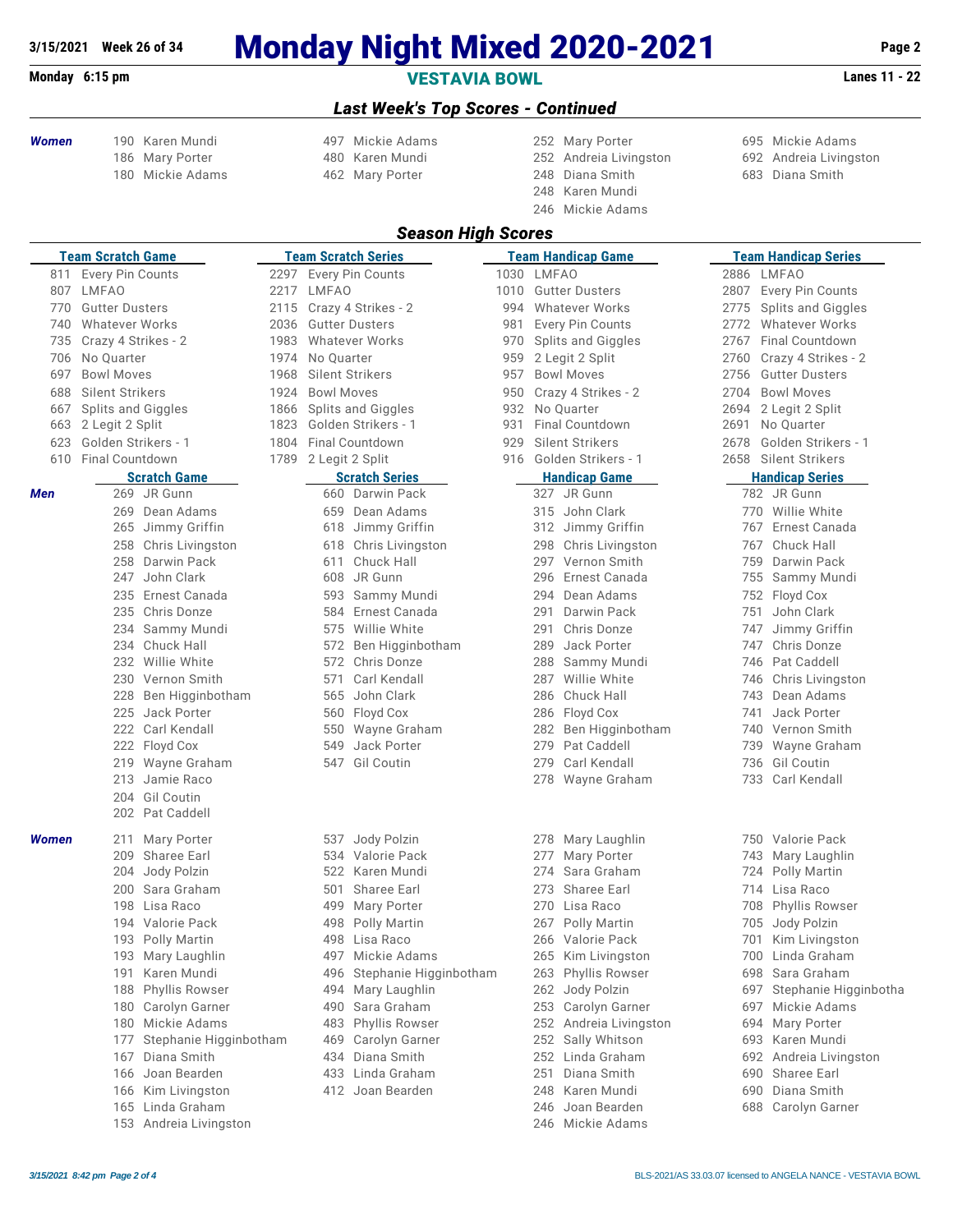# **3/15/2021 Week 26 of 34 Monday Night Mixed 2020-2021 Page 3**

## **Monday 6:15 pm VESTAVIA BOWL Lanes 11 - 22** *Team Rosters*

| Book              |                                             |                 |    |       |                          |                   |             |                |     | <b>HDCP</b>        | <b>High</b> | <b>HDCP</b> | <b>High</b> | <b>HDCP</b> | Pins+                                                                  |
|-------------------|---------------------------------------------|-----------------|----|-------|--------------------------|-------------------|-------------|----------------|-----|--------------------|-------------|-------------|-------------|-------------|------------------------------------------------------------------------|
| Avg               | <b>Name</b>                                 | <b>Avg HDCP</b> |    |       | <b>Pins Gms</b><br>-1- - |                   |             | $-2-$<br>$-3-$ |     | <b>Total Total</b> | <b>Game</b> | <b>Game</b> | <b>Sers</b> | <b>Sers</b> | <b>HDCP</b>                                                            |
|                   | 1 - Bowl Moves                              |                 |    |       |                          |                   |             |                |     |                    |             |             |             |             |                                                                        |
|                   | Joan C. Bearden                             | 116             | 93 | 7314  | 63                       | 93                | 109         | 78             | 280 | 556                | 166         | 246         | 412         | 652         | 15642                                                                  |
| 158               | John Clark                                  | 153             | 60 | 7846  | 51                       | a143              | a143 a143   |                | 429 | 609                | 247         | 315         | 565         | 751         | 16483                                                                  |
| 146               | <b>Gil Coutin</b>                           | 150             | 63 | 10816 | 72                       | 141               | 168         | 181            | 490 | 679                | 204         | 267         | 547         | 736         | 16576                                                                  |
| 147               | <b>Willie White</b>                         | 157             | 56 | 11346 | 72                       | 169               | 174         | 131            | 474 | 642                | 232         | 287         | 575         | 770         | 16440                                                                  |
|                   | 2 - 2 Legit 2 Split                         |                 |    |       |                          |                   |             |                |     |                    |             |             |             |             |                                                                        |
| 137               | Sara L. Graham                              | 140             | 72 | 10103 | 72                       | 107               | 117         | 117            | 341 | 554                | 200         | 274         | 490         | 698         | 16193                                                                  |
| 123               | Linda L. Graham                             | 122             | 88 | 9577  | 78                       | 106               | 102         | 134            | 342 | 603                | 165         | 252         | 433         | 700         | 16345                                                                  |
| 123               | <b>Charles Arcara</b>                       | 121             | 89 | 7276  | 60                       | 103               | 127         | 98             | 328 | 595                | 169         | 259         | 423         | 690         | 15085                                                                  |
| 149               | Wayne Graham                                | 154             | 59 | 12072 | 78                       | 132               | 169         | 128            | 429 | 603                | 219         | 278         | 550         | 739         | 16662                                                                  |
|                   | 3 - Every Pin Counts                        |                 |    |       |                          |                   |             |                |     |                    |             |             |             |             |                                                                        |
| 148               | Sharee M. Earl                              | 150             | 63 | 9903  | 66                       | 140               | 146         | 127            | 413 | 602                | 209         | 273         | 501         | 690         | 15876                                                                  |
| 126               | <b>Beverly Acton</b>                        | 122             | 88 | 4772  | 39                       |                   | a112 a112   | a112           | 336 | 600                | 179         | 267         | 426         | 690         | 14132                                                                  |
| 137               | Pat Caddell                                 | 134             | 77 | 10474 | 78                       | 147               | 106         | 144            | 397 | 628                | 202         | 279         | 509         | 746         | 15931                                                                  |
| 190               | Austin Stockton                             | 187             | 29 | 7679  | 41                       | 163               | 166         | 171            | 500 | 584                | 225         | 252         | 613         | 694         | 12697                                                                  |
| 144               | 4 - No Quarter<br>Lisa Raco                 | 138             | 73 | 9938  |                          | a128              | a128        | a128           | 384 | 603                | 198         | 270         | 498         | 714         | 16304                                                                  |
| 152               | Jamie Raco                                  | 154             | 59 | 9257  | 72<br>60                 | 151               | 134         | 159            | 444 | 621                | 213         | 276         | 542         | 728         | 16529                                                                  |
| 174               | Jimmy Griffin                               | 171             | 44 | 8721  | 51                       | 173               | 161         | 172            | 506 | 638                | 265         | 312         | 618         | 747         | 11580                                                                  |
| 171               | <b>Chris Donze</b>                          | 159             | 54 | 9558  | 60                       | 160               | 112         | 168            | 440 | 602                | 235         | 291         | 572         | 747         | 16434                                                                  |
|                   | <b>5 - Whatever Works</b>                   |                 |    |       |                          |                   |             |                |     |                    |             |             |             |             |                                                                        |
| 146               | Mary V. Porter                              | 146             | 66 | 10841 | 74                       | 115               | 161         | 186            | 462 | 660                | 211         | 277         | 499         | 694         | 16473                                                                  |
| 156               | Jack M. Porter                              | 152             | 61 | 11856 | 78                       | 138               | 149         | 145            | 432 | 615                | 225         | 289         | 549         | 741         | 16746                                                                  |
| 156               | Floyd Cox                                   | 154             | 59 | 10648 | 69                       | 164               | 141         | 119            | 424 | 601                | 222         | 286         | 560         | 752         | 14692                                                                  |
| 153               | Vernon Smith                                | 154             | 59 | 10672 | 69                       | 134               | 141         | 154            | 429 | 603                | 230         | 297         | 546         | 740         | 16762                                                                  |
|                   | <b>6 - Splits and Giggles</b>               |                 |    |       |                          |                   |             |                |     |                    |             |             |             |             |                                                                        |
| 181               | Chris Livingston                            | 176             | 39 | 13783 | 78                       | 189               | 167         | 258            | 614 | 734                | 258         | 298         | 618         | 746         | 16897                                                                  |
| 108               | Andreia Livingston                          | 110             | 99 | 6509  | 59                       | 117               | 153         | 125            | 395 | 692                | 153         | 252         | 395         | 692         | 16131                                                                  |
| 108               | Kim Livingston                              | 110             | 99 | 8283  | 75                       | 107               | 136         | 135            | 378 | 675                | 166         | 265         | 404         | 701         | 16431                                                                  |
| 144               | Harry Livingston                            | 147             | 65 | 10192 | 69                       | 158               | 172         | 149            | 479 | 674                | 187         | 253         | 501         | 699         | 16675                                                                  |
|                   | 7 - Gutter Dusters                          |                 |    |       |                          |                   |             |                |     |                    |             |             |             |             |                                                                        |
| 136               | Carolyn Garner                              | 139             | 72 | 8808  |                          | 63 a129 a129 a129 |             |                | 387 | 603                | 180         | 253         | 469         | 688         | 15147                                                                  |
| 155               | Stephanie Higginbotham                      | 145             | 67 | 6107  | 42                       |                   | 125 139 177 |                | 441 | 642                | 177         | 244         | 496         | 697         | 12524                                                                  |
| 168               | Chuck Hall                                  | 168             | 46 | 12148 | 72                       | 171               | 158         | 169            | 498 | 636                | 234         | 286         | 611         | 767         | 15637                                                                  |
| 183               | Ben Higginbotham                            | 158             | 55 | 8581  | 54                       | 112               | 194         | 172            | 478 | 643                | 228         | 282         | 572         | 728         | 14815                                                                  |
|                   | 8 - Golden Strikers - 1                     |                 |    |       |                          |                   |             |                |     |                    |             |             |             |             |                                                                        |
| 125               | Mary Laughlin                               | 127             | 83 | 9918  | 78                       | 115               | 120         | 110            | 345 | 594                | 193         | 278         | 494         | 743         | 13835                                                                  |
| 129               | Phyllis Rowser                              | 131             | 80 | 9868  |                          | 75 a121 a121 a121 |             |                | 363 | 603                | 188         | 263         | 483         | 708         | 13702                                                                  |
| 142               | Carl Weldon                                 | 142             | 70 | 11083 | 78                       | 192               | 145         | 154            | 491 | 704                | 192         | 264         | 491         | 704         | 14152                                                                  |
| 159               | Ernest Canada                               | 153             | 60 | 11077 | 72                       | 174               | 235         | 175            | 584 | 767                | 235         | 296         | 584         | 767         | 14196                                                                  |
|                   | 9 - Silent Strikers                         |                 |    |       |                          |                   |             |                |     |                    |             |             |             |             |                                                                        |
| 164               | Jody L. Polzin                              | 154             | 59 | 11567 | 75                       |                   |             |                | 0   | 0                  | 204         | 262         | 537         | 705         | 15162                                                                  |
| 149               | <b>Polly Martin</b>                         | 141             | 71 | 9369  | 66                       |                   |             |                | 0   | 0                  | 193         | 267         | 498         | 724         | 15312                                                                  |
|                   | <b>VACANT</b>                               | 140             | 72 | 0     | 0                        |                   |             |                | 0   | 0                  | 0           |             | 0           |             | 7632                                                                   |
|                   | <b>VACANT</b>                               | 140             | 72 | 0     | $\boldsymbol{0}$         |                   |             |                | 0   | 0                  | $\mathbf 0$ |             | 0           |             | 8904                                                                   |
| <b>10 - LMFAO</b> |                                             |                 |    |       |                          |                   |             |                |     |                    |             |             |             |             |                                                                        |
| 138               | Mickie Adams                                | 147             | 65 | 7536  | 51                       | 175               | 142         | 180            | 497 | 695                | 180         | 246         | 497         | 697         | 11678                                                                  |
| 148               | Keith Hawkins                               | 145             | 67 | 8284  | 57                       | 120               | 160         | 152            | 432 | 633                | 195         | 264         | 497         | 704         | 13298                                                                  |
| 152               | JR Gunn                                     | 157             | 56 | 9925  | 63                       |                   |             |                | 0   | 0                  | 269         | 327         | 608         | 782         | 13598                                                                  |
| 195               | Dean Adams<br>3/15/2021 8:42 pm Page 3 of 4 | 186             | 30 | 10611 | 57                       | 133               | 186         | 159            | 478 | 565                | 269         | 294         | 659         | 743         | 14137<br>BLS-2021/AS 33.03.07 licensed to ANGELA NANCE - VESTAVIA BOWL |